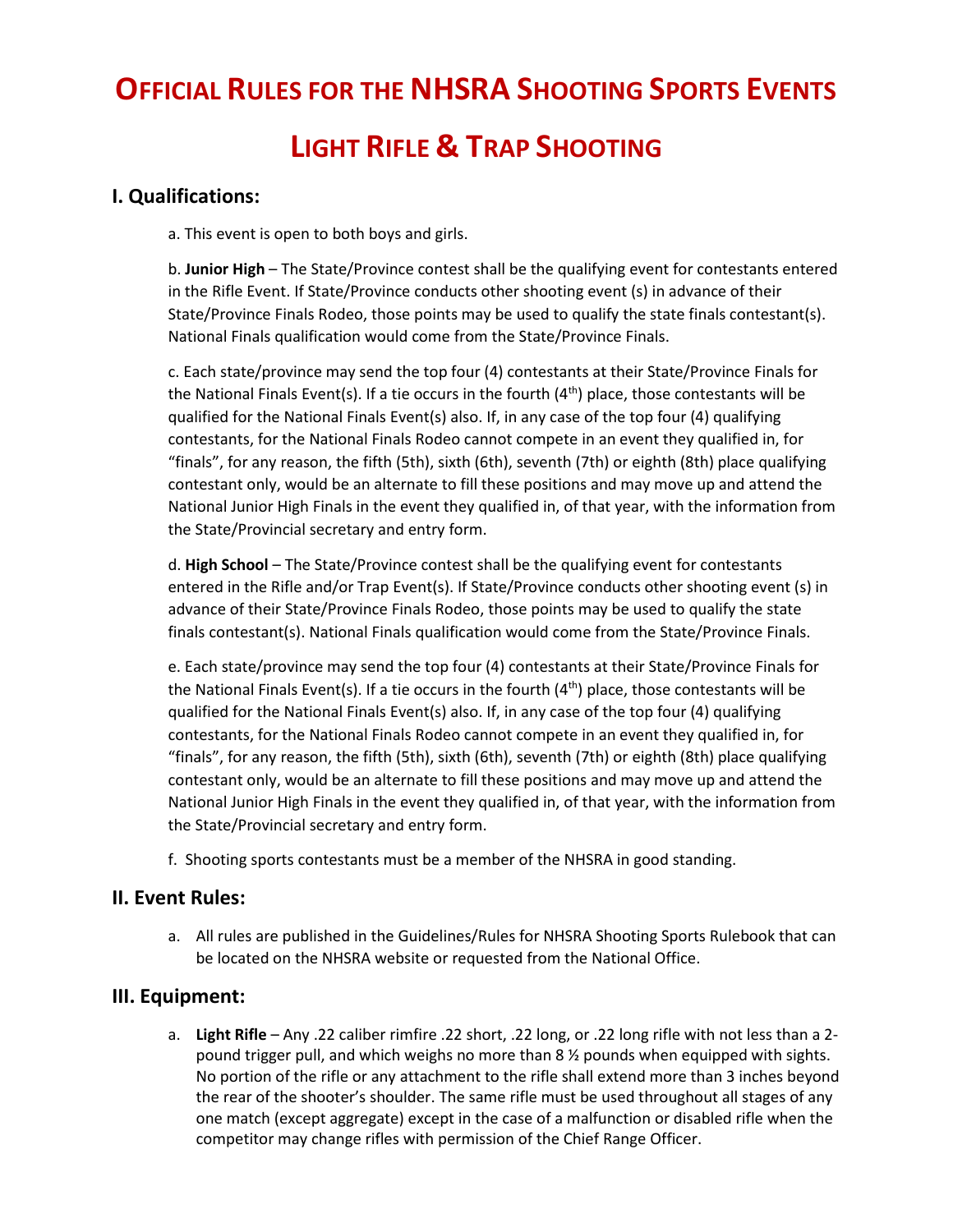- b. Rimfire cartridges commercially catalogued as the ".22 Short, ".22 Long, or ".22 Long Rifle which have an over-all length not more than 1.1 inches and loaded with a lead or alloy bullet of not larger than .23-inch diameter. *Hollow point, tracer, incendiary or explosive bullets are specifically excluded from ammunition authorized for match use*.
- c. **Trap** A contestant cannot use: A gun with a chamber larger than 12 gauge. A contestant may not use a gun capable of chambering more than one gauge of shells at the same time. For example, chambering 12 gauge and 20-gauge shells in the same gun at the same time is prohibited. The same shotgun must be used throughout all stages of any one match (except aggregate) except in the case of a malfunction or disabled shotgun when the competitor may change shotguns with permission of the Chief Range Safety Officer or Arena Director.
- **d.** A Contestant MAY NOT USE loads that contain nickel or copper coated shot or tracer loads. However, the use of lead, steel, bismuth, or other composite non- toxic shot materials shall be allowed. A contestant MAY NOT USE any load with a velocity greater than 1290 FPS (Feet Per Second) with maximum shot charge of 1 1/8 ounces, or 1325 FPS with a maximum shot charge of 1 ounce, or 1350 FPS with a maximum shot charge of 7/8 ounces or less, as measured in any individual shot shell. These velocities are maximum, and no individual shot shell shall exceed these limits for the designated shot charge. In addition, no load containing more than 1 1/8 ounces or any shot larger than Number 7 1/2 can be used. Shot charges are maximum and no charge may exceed the charge amount by more than 3%. Steel shot in Number 7 will be acceptable as long as velocity criteria are the same as for lead shot shells. A contestant MAY NOT USE any shell loaded with black powder. **NO reloaded ammunition is allowed.**

#### **IV. Dress Code:**

- a. Following is the dress code for contestants while competing at the shooting sports competition. Please refer to the current **Rules, By-Laws & Constitution Rulebook** for dress code requirements for all other times during the National Finals event. This is found under **'Contestant Disqualification'** heading under the **Attire** specifications.
- b. Shooting sports contestants **are required** to wear contestant back numbers at all times. If a competitor is not wearing their contestant/back number, the contestant **WILL** be disqualified.
- **c.** Jeans/long pants or trousers are required. Leggings, yoga pants, capris or shorts are not acceptable.
- **d.** All footwear must be closed toe.
- **e.** T-Shirts with crew neck collars and sleeves may be worn. Collared shirts are preferred. **ABSOLUTELY NO LOW CUT, CUT OFF, MIDRIFF OR TANK TOPS OF ANY KIND ARE ALLOWED.**
- f. Any messages on clothing MUST be positive and cannot advertise alcohol or tobacco products.
- **g.** Western boots and hats are optional during the competition. **Spurs are highly discouraged. If it is determined that a spur causes a contestant to be out of position or is a means of artificial support, the contestant may be asked to remove them.**